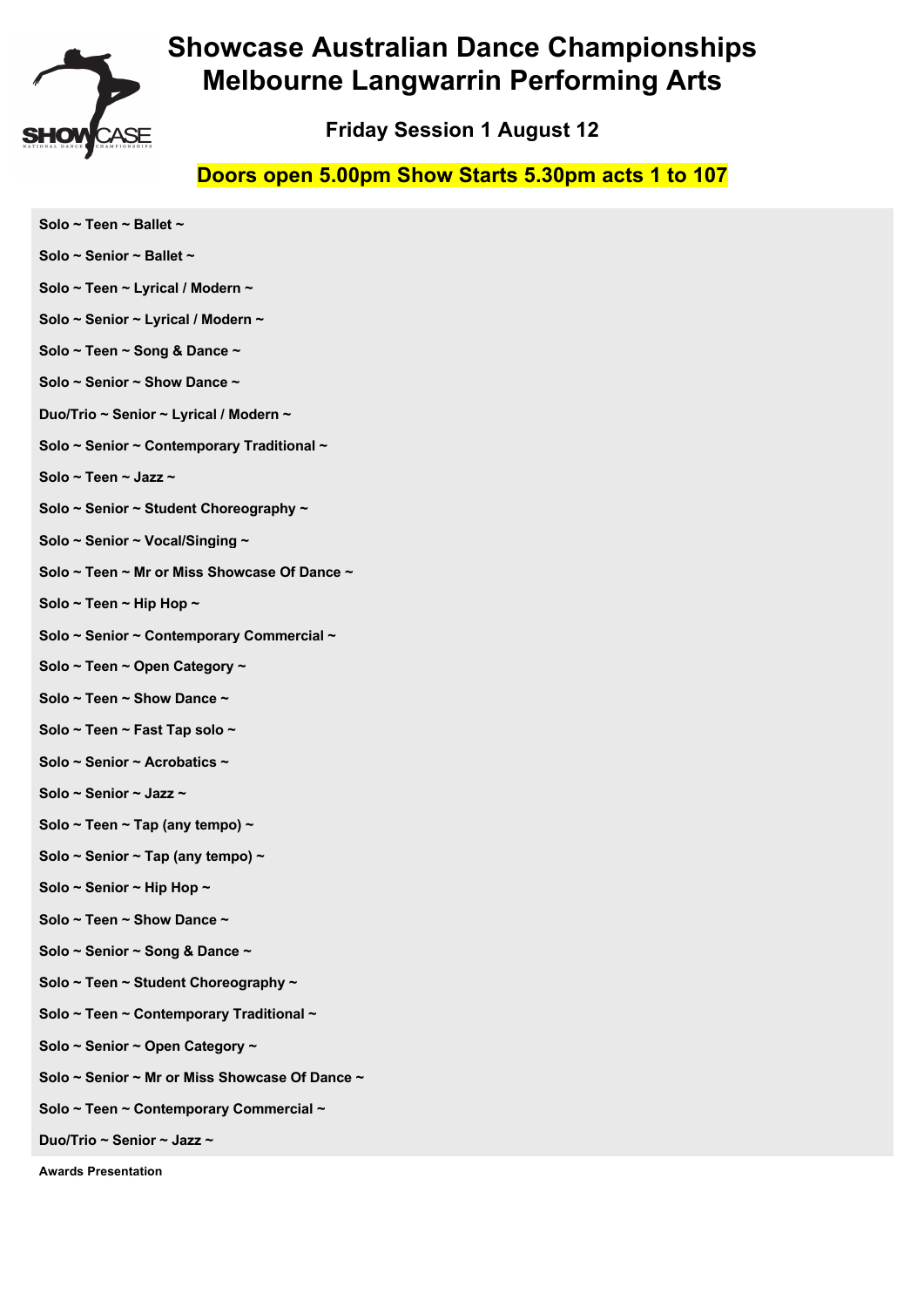

**Saturday Session 1 Aug 13**



#### **Doors open 8am, Show Starts 8.20am Acts 108 to 190**

- **Group Small ~ Petite ~ Lyrical / Modern ~**
- **Groups Large ~ Petite ~ Jazz ~**
- **Group Small ~ Junior ~ Jazz ~**
- **Groups Large ~ Junior ~ Hip Hop ~**
- **Solo ~ Junior ~ Jazz ~**
- **Solo ~ Petite ~ Jazz ~**
- **Solo ~ Mini ~ Show Dance ~**
- **Solo ~ Mini ~ Jazz ~**
- **Group Small ~ Junior ~ Lyrical / Modern ~**
- **Groups Large ~ Junior ~ Lyrical / Modern ~**
- **Groups Large ~ Petite ~ Song & Dance ~**
- **Solo ~ Mini ~ Song & Dance ~**
- **Group Small ~ Petite ~ Jazz ~**
- **Solo ~ Mini ~ Tap (any tempo) ~**
- **Solo ~ Petite ~ Show Dance ~**
- **Solo ~ Petite ~ Tap (any tempo) ~**
- **Solo ~ Junior ~ Lyrical / Modern ~**
- **Solo ~ Junior ~ Hip Hop ~**
- **Solo ~ Petite ~ Song & Dance ~**
- **Group Small ~ Junior ~ Hip Hop ~**
- **Group Small ~ Mini ~ Jazz ~**
- **Groups Large ~ Junior ~ Tap (any tempo) ~**
- **Solo ~ Junior ~ Mr or Miss Showcase Of Dance ~**
- **Solo ~ Petite ~ Open Category ~**
- **Groups Large ~ Junior ~ Jazz ~**
- **Group Small ~ Mini ~ Lyrical / Modern ~**
- **Solo ~ Junior ~ Contemporary Commercial ~**
- **Groups Large ~ Junior ~ Contemporary Commercial ~**
- **Solo ~ Junior ~ Song & Dance ~**
- **Solo ~ Petite ~ Ballet ~**
- **Solo ~ Junior ~ Vocal/Singing ~**
- **Solo ~ Petite ~ Vocal/Singing ~**
- **Solo ~ Junior ~ Tap (any tempo) ~**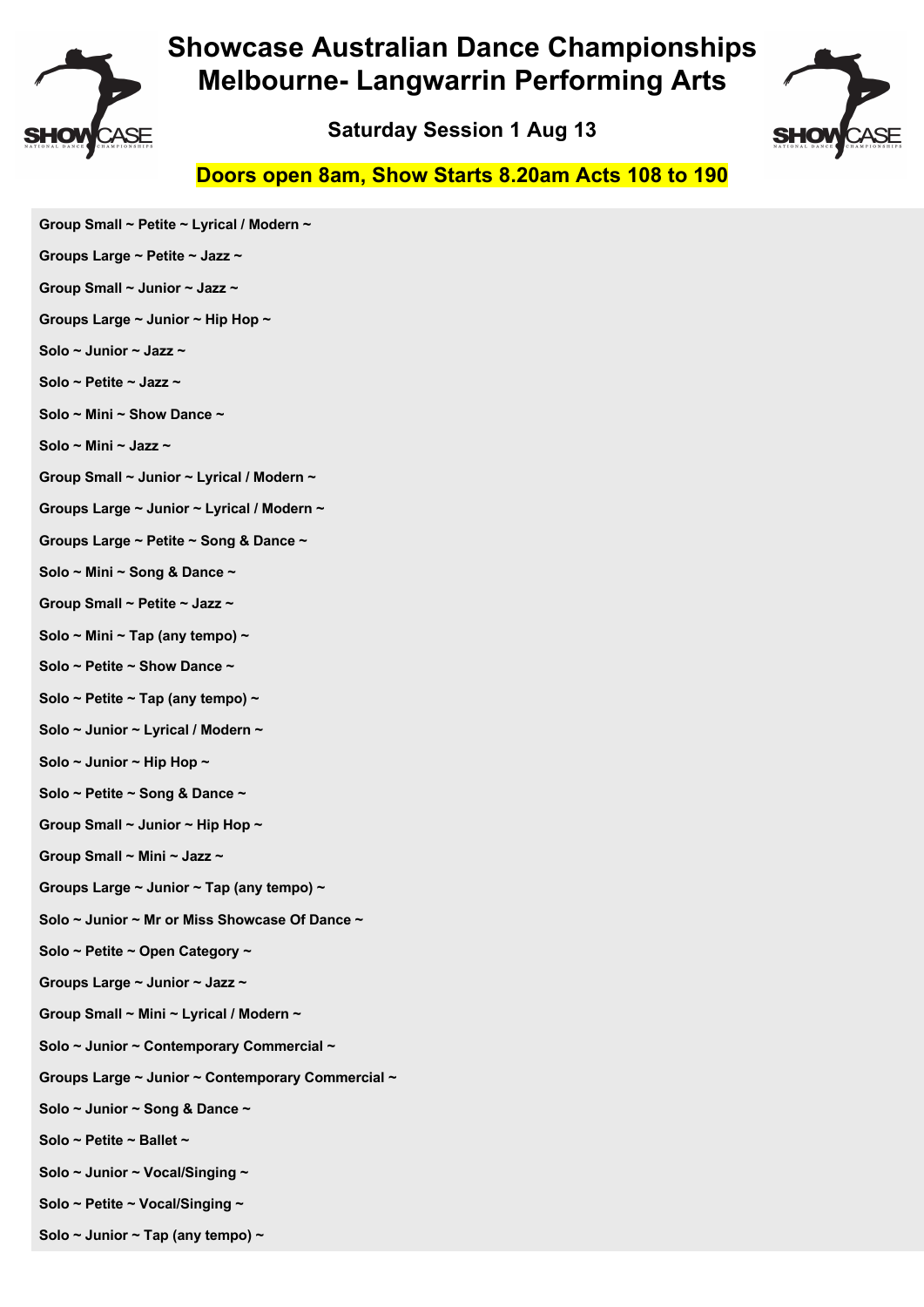**Solo ~ Junior ~ Open Category ~** 

- **Solo ~ Junior ~ Contemporary Traditional ~**
- **Solo ~ Petite ~ Lyrical / Modern ~**
- **Solo ~ Junior ~ Show Dance ~**

**Groups Large ~ Petite ~ Lyrical / Modern ~**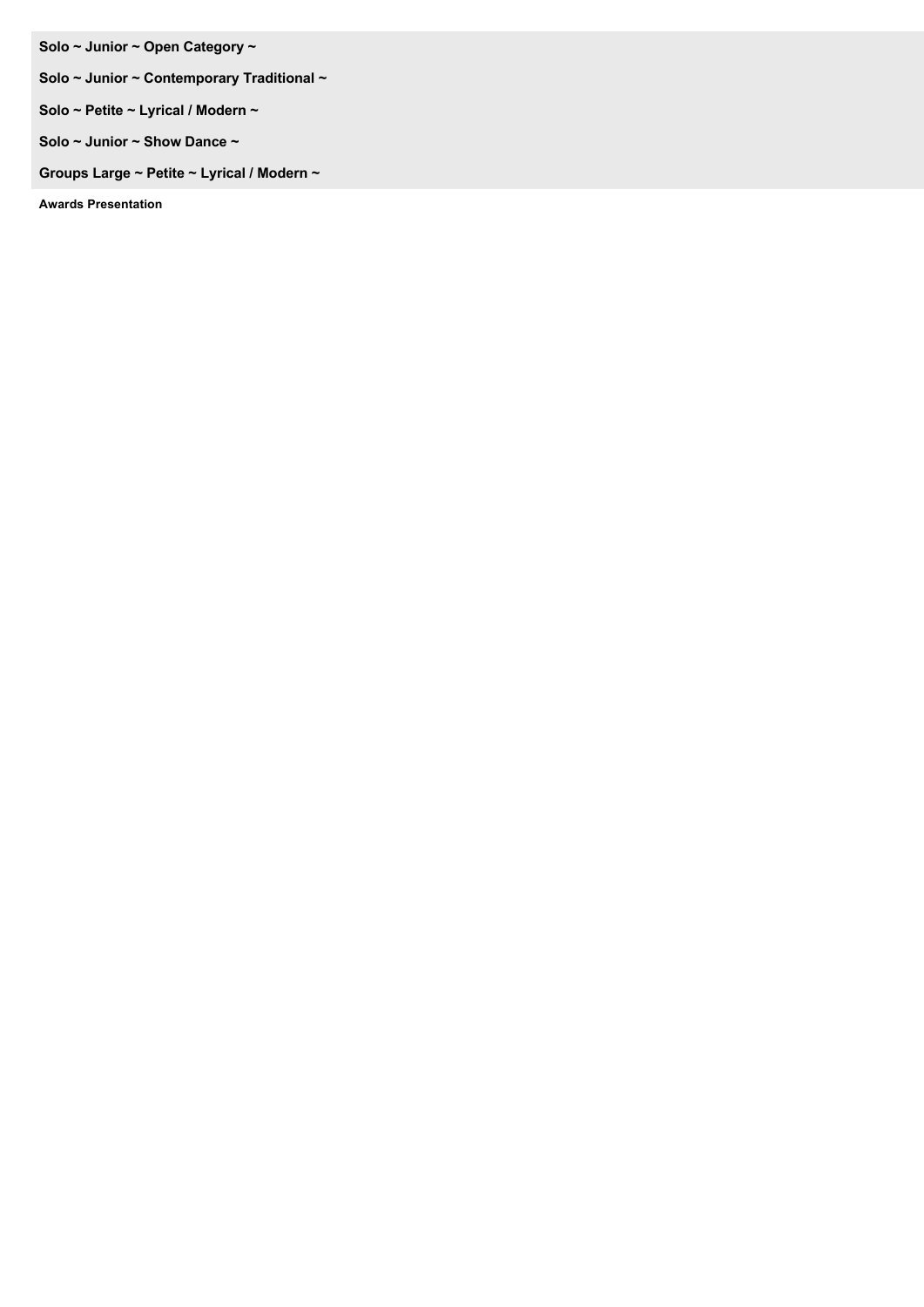#### **Saturday Session 2 Aug 13**

#### **Show Starts 1.00pm Acts 191 to 218**

**Group Small ~ Adult ~ Chinese Dance ~** 

**Duo/Trio ~ Petite ~ Chinese Dance ~** 

**Duo/Trio ~ Pre Teen ~ Chinese Dance ~** 

**Duo/Trio ~ Junior ~ Chinese Dance ~** 

**Group Small ~ Petite ~ Chinese Dance ~** 

**Solo ~ Junior ~ Chinese Dance ~** 

**Group Small ~ Mini ~ Chinese Dance ~** 

**Group Small ~ Pre Teen ~ Chinese Dance ~** 

**Solo ~ Pre Teen ~ Chinese Dance ~** 

**Solo ~ Adult ~ Chinese Dance ~** 

**Group Small ~ Junior ~ Chinese Dance ~**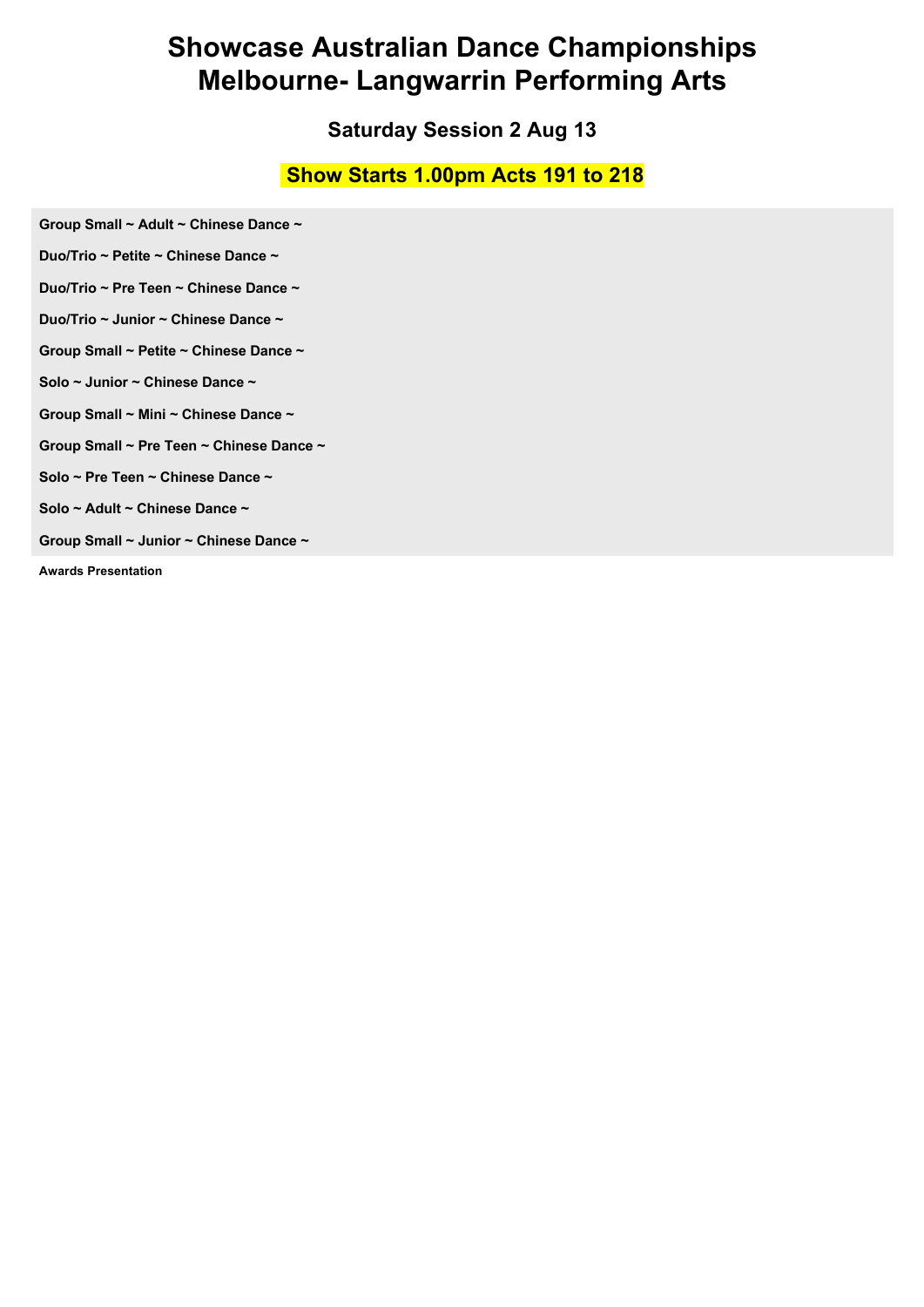**Saturday Session 3 Aug 13**

#### **Show Starts 2.30pm Acts 219 to 310**

**Solo ~ Pre Teen ~ Ballet ~ Groups Large ~ Pre Teen ~ Song & Dance ~ Group Small ~ Pre Teen ~ Contemporary Traditional ~ Group Small ~ Pre Teen ~ Open Category ~ Group Small ~ Teen ~ Ballet ~ Groups Large ~ Teen ~ Contemporary Commercial ~ Groups Large ~ Pre Teen ~ Jazz ~ Group Small ~ Pre Teen ~ Lyrical / Modern ~ Solo ~ Pre Teen ~ Mr or Miss Showcase Of Dance ~ Solo ~ Pre Teen ~ Contemporary Traditional ~ Group Small ~ Pre Teen ~ Hip Hop ~ Groups Large ~ Teen ~ Jazz ~ Group Small ~ Teen ~ Jazz ~ Groups Large ~ Pre Teen ~ Hip Hop ~ Groups Large ~ Teen ~ Hip Hop ~ Solo ~ Pre Teen ~ Student Choreography ~ Group Small ~ Teen ~ Lyrical / Modern ~ Groups Large ~ Pre Teen ~ Open Category ~ Groups Large ~ Teen ~ Contemporary Commercial ~ Groups Large ~ Teen ~ Lyrical / Modern ~ Groups Large ~ Senior ~ Tap (any tempo) ~ Group Small ~ Pre Teen ~ Contemporary Commercial ~ Groups Large ~ Pre Teen ~ Show Dance ~ Groups Large ~ Pre Teen ~ Tap (any tempo) ~ Group Small ~ Pre Teen ~ Jazz ~ Solo ~ Pre Teen ~ Vocal/Singing ~ Solo ~ Pre Teen ~ Hip Hop ~ Solo ~ Pre Teen ~ Show Dance ~ Solo ~ Pre Teen ~ Jazz ~ Solo ~ Pre Teen ~ Contemporary Commercial ~ Solo ~ Pre Teen ~ Lyrical / Modern ~ Groups Large ~ Pre Teen ~ Contemporary Commercial ~** 

**Solo ~ Pre Teen ~ Acrobatics ~**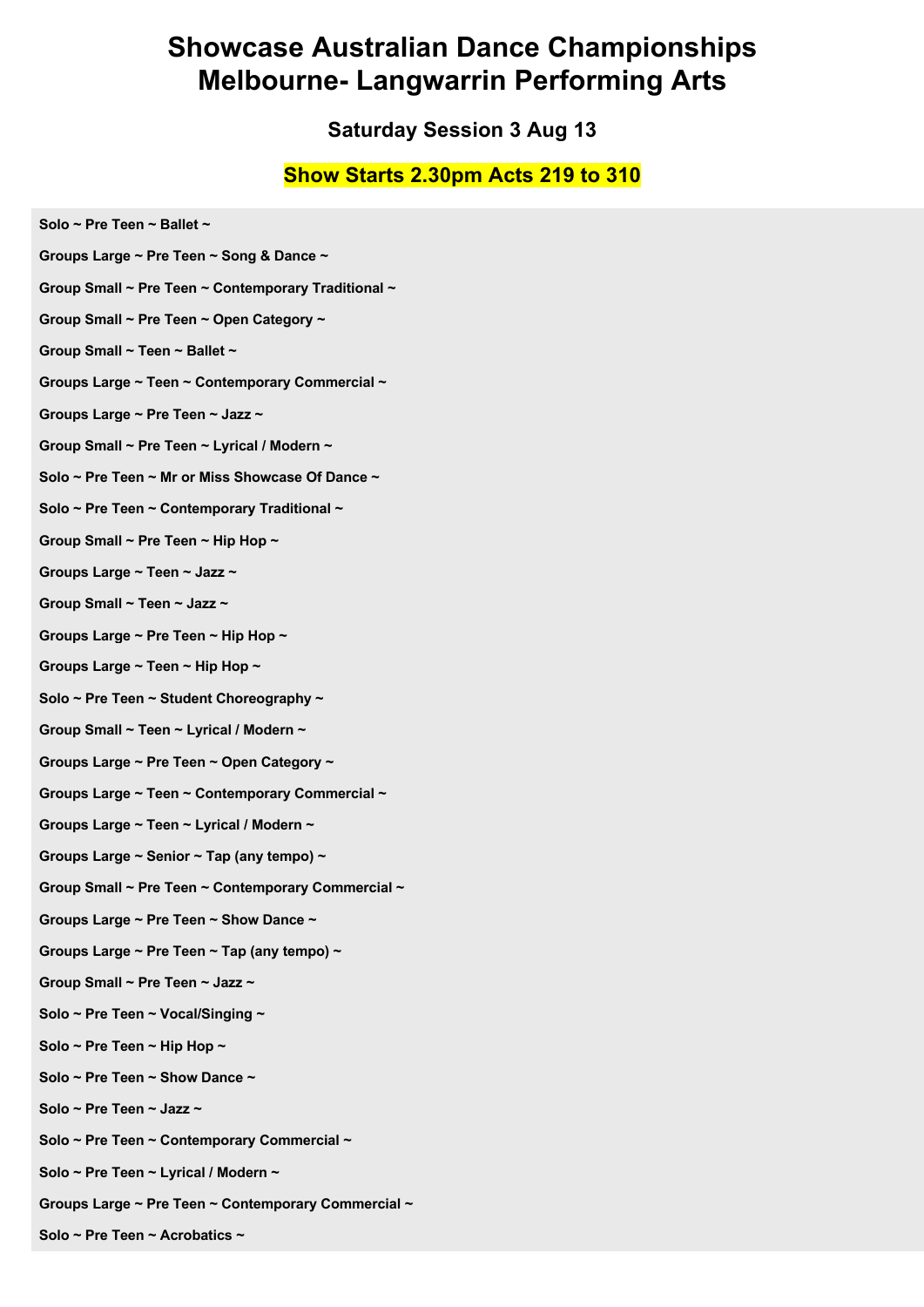**Solo ~ Pre Teen ~ Open Category ~** 

**Groups Large ~ Pre Teen ~ Contemporary Traditional ~** 

**Solo ~ Pre Teen ~ Song & Dance ~** 

**Solo ~ Pre Teen ~ Tap (any tempo) ~** 

**Groups Large ~ Pre Teen ~ Lyrical / Modern ~** 

**Groups Large ~ Teen ~ Tap (any tempo) ~**